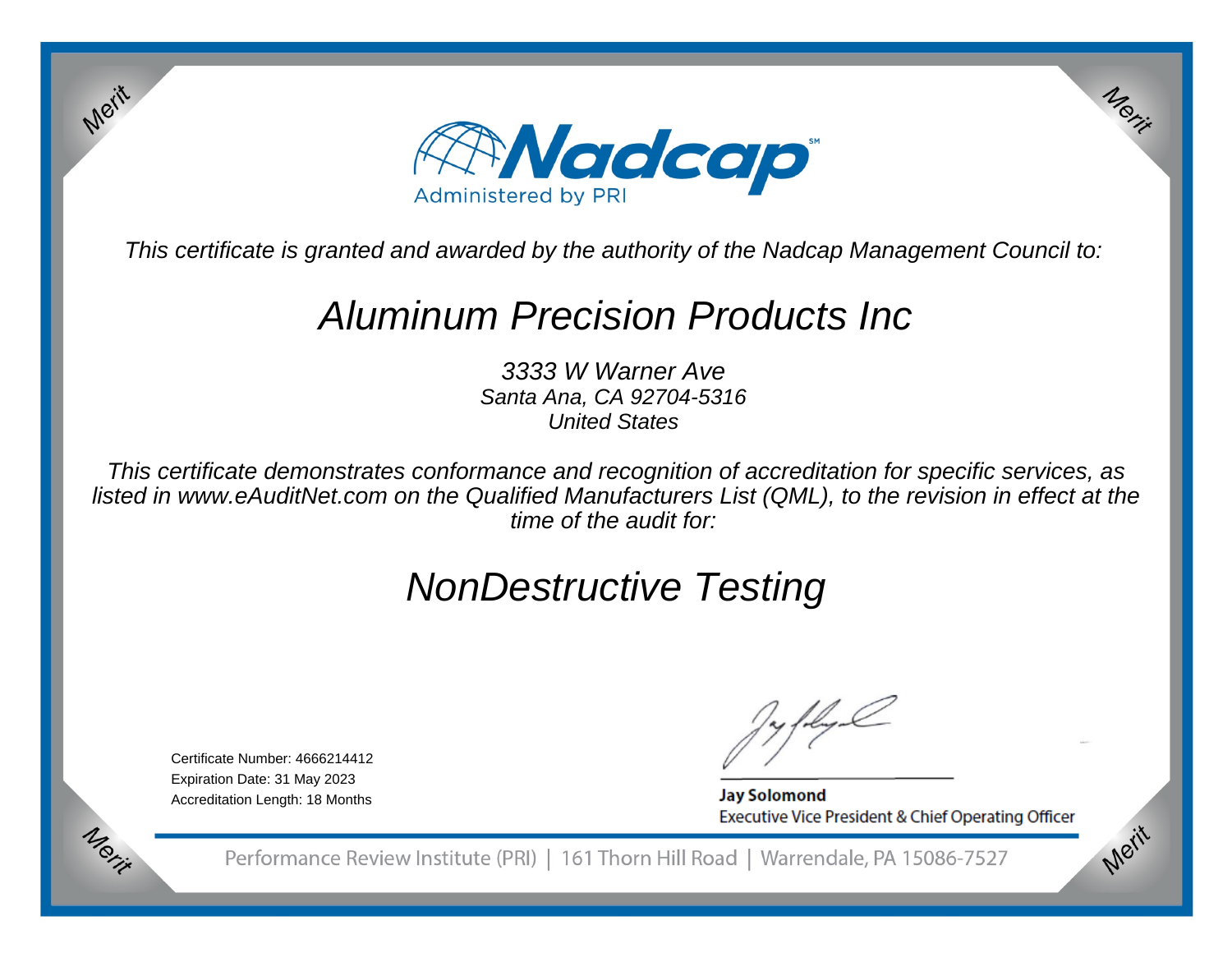

### **SCOPE OF ACCREDITATION**

#### **NonDestructive Testing**

#### **Aluminum Precision Products Inc** 3333 W Warner Ave Santa Ana, CA 92704-5316

This certificate expiration is updated based on periodic audits. The current expiration date and scope of accreditation are listed at: www.eAuditNet.com - Online QML (Qualified Manufacturer Listing).

In recognition of the successful completion of the PRI evaluation process, accreditation is granted to this facility to perform the following:

### **AC7000 - AUDIT CRITERIA FOR NADCAP ACCREDITATION**

**AC7114 Rev P - Nadcap Audit Criteria for NonDestructive Testing (NDT) Auditees Accreditation Program (to be used on audits BEFORE 10-Jul-2022)**

# **AC7114S Rev O - Nadcap Supplemental Audit Criteria for NonDestructive Testing (NDT) Auditees Accreditation Program (to be used on audits BEFORE 19-Jun-2022)**

- S–U11 The Boeing Company
- S–U12 Leonardo S.P.A. Divisione Velivoli
- S–U13 Bombardier
- S–U14 SAFRAN
- S–U16 Bell Helicopter
- S–U17 Sikorsky Aircraft
- S–U23 Raytheon Company
- S–U25 Liebherr Aerospace
- S–U26 Collins Aerospace (Goodrich)
- S–U27 Collins Aerospace (Rockwell Collins)
- S–U4 Lockheed Martin
- S–U8 Airbus Commercial Aircraft
- S–U9 Textron Aviation

# **AC7114/1 Rev N - Nadcap Audit Criteria for NonDestructive Testing Facility Penetrant Survey (to be used on/after 02 May 2021)**

### **AC7114/1S Rev O - Nadcap Supplemental Audit Criteria for NonDestructive Testing Facility Penetrant Survey (to be used on audits on/AFTER 12-Dec-2021)**

S–U11 The Boeing Company S–U12 Leonardo S.P.A. Divisione Velivoli S–U13 Bombardier t-frm-0004 29-May-20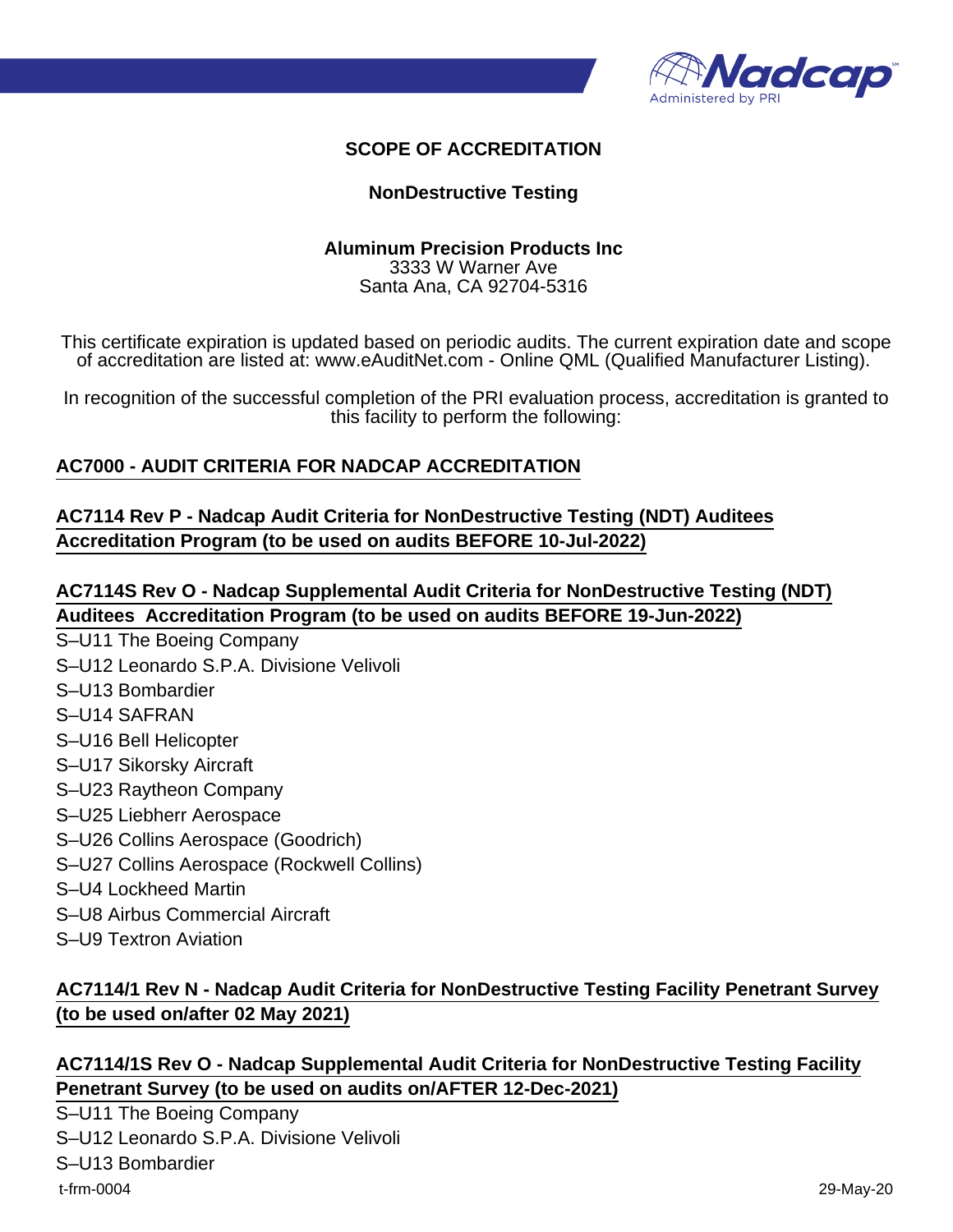Aluminum Precision Products Inc #2 Santa Ana, CA

S–U14 SAFRAN S–U16 Bell Helicopter S–U17 Sikorsky Aircraft S–U23 Raytheon Company S–U25 Liebherr Aerospace S–U26 Collins Aerospace (Goodrich) S–U27 Collins Aerospace (Rockwell Collins) S–U4 Lockheed Martin S–U8 Airbus Commercial Aircraft S–U9 Textron Aviation

## **AC7114/3 Rev N - Nadcap Audit Criteria for Non Destructive Testing Facility Ultrasonic Survey (to be used on audits on/after 08-Aug-2021)**

## **AC7114/3S Rev O - Nadcap Supplemental Audit Criteria for NonDestructive Testing Facility Ultrasonic Survey (to be used on audits on/AFTER 12-Dec-2021)**

- S–U11 The Boeing Company
- S–U12 Leonardo S.P.A. Divisione Velivoli
- S–U14 SAFRAN
- S–U16 Bell Helicopter
- S–U17 Sikorsky Aircraft
- S–U23 Raytheon Company
- S–U25 Liebherr Aerospace
- S–U26 Collins Aerospace (Goodrich)
- S–U27 Collins Aerospace (Rockwell Collins)
- S–U4 Lockheed Martin
- S–U8 Airbus Commercial Aircraft
- S–U9 Textron Aviation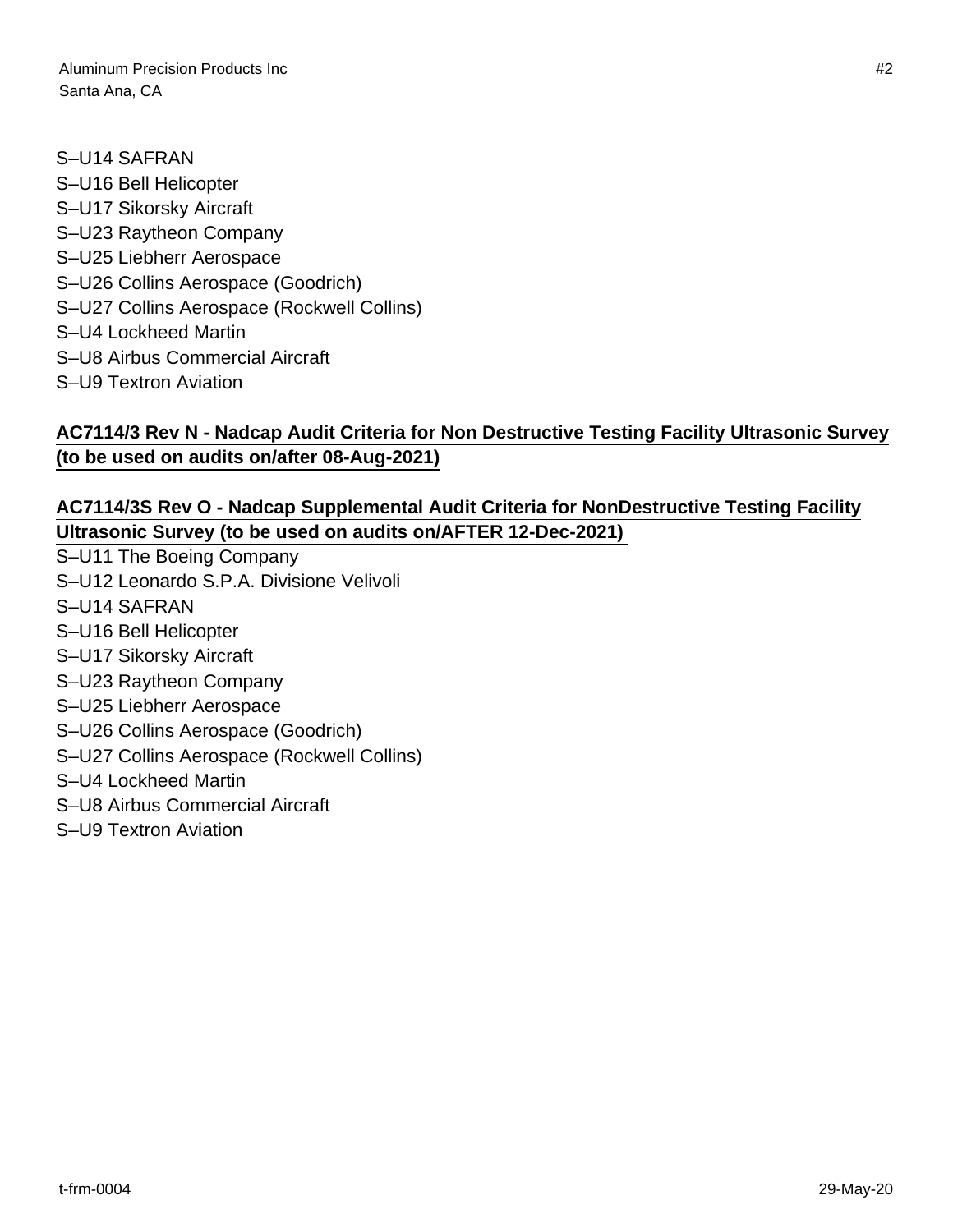

This certificate is granted and awarded by the authority of the Nadcap Management Council to:

# Aluminum Precision Products Inc

2621 S Susan St Santa Ana, CA 92704-5898United States

This certificate demonstrates conformance and recognition of accreditation for specific services, as listed in www.eAuditNet.com on the Qualified Manufacturers List (QML), to the revision in effect at thetime of the audit for:

# NonDestructive Testing

Certificate Number: 7728214414Expiration Date: 31 May 2023Accreditation Length: 18 Months

Merit

Merit

**Jay Solomond** Executive Vice President & Chief Operating Officer Merit

Merit

Performance Review Institute (PRI) | 161 Thorn Hill Road | Warrendale, PA 15086-7527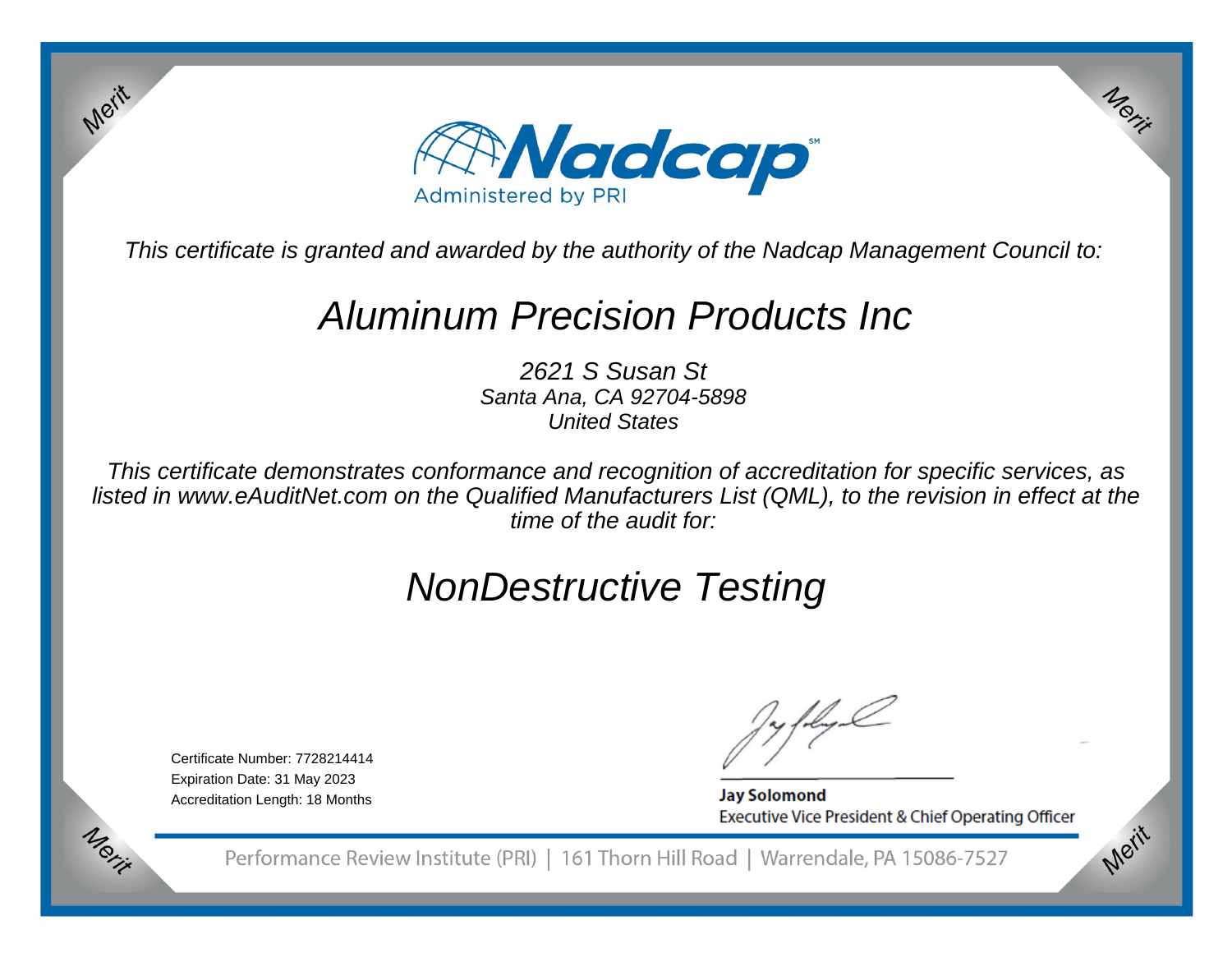

### **SCOPE OF ACCREDITATION**

#### **NonDestructive Testing**

#### **Aluminum Precision Products Inc** 2621 S Susan St Santa Ana, CA 92704-5898

This certificate expiration is updated based on periodic audits. The current expiration date and scope of accreditation are listed at: www.eAuditNet.com - Online QML (Qualified Manufacturer Listing).

In recognition of the successful completion of the PRI evaluation process, accreditation is granted to this facility to perform the following:

#### **AC7000 - AUDIT CRITERIA FOR NADCAP ACCREDITATION**

**AC7108/2 Rev G - Nadcap Audit Criteria for Etch Inspection Processes (Anodic Etch, Blue Etch Anodize, Macrostructure, Nital/Temper) – Download checklist from Chem Processing (to be used on audits BEFORE 12-Jun-2022)**

Pre–Penetrant Etch Immersion pre

### **AC7114 Rev P - Nadcap Audit Criteria for NonDestructive Testing (NDT) Auditees Accreditation Program (to be used on audits BEFORE 10-Jul-2022)**

**AC7114S Rev O - Nadcap Supplemental Audit Criteria for NonDestructive Testing (NDT) Auditees Accreditation Program (to be used on audits BEFORE 19-Jun-2022)**

- S–U11 The Boeing Company
- S–U12 Leonardo S.P.A. Divisione Velivoli
- S–U14 SAFRAN
- S–U16 Bell Helicopter
- S–U17 Sikorsky Aircraft
- S–U23 Raytheon Company
- S–U25 Liebherr Aerospace
- S–U26 Collins Aerospace (Goodrich)
- S–U27 Collins Aerospace (Rockwell Collins)
- S–U4 Lockheed Martin
- S–U8 Airbus Commercial Aircraft
- S–U9 Textron Aviation

#### **AC7114/1 Rev N - Nadcap Audit Criteria for NonDestructive Testing Facility Penetrant Survey (to be used on/after 02 May 2021)**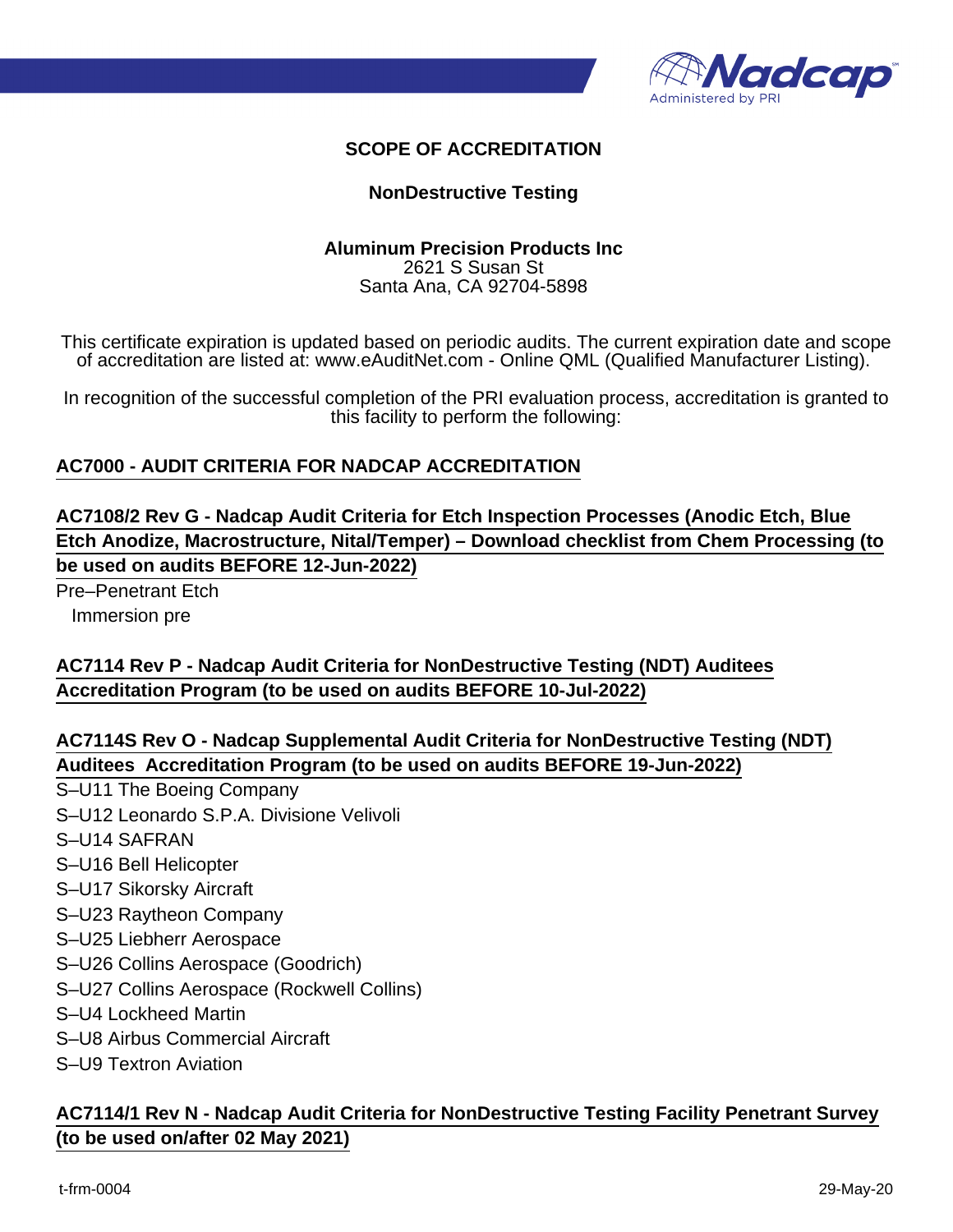# **AC7114/1S Rev O - Nadcap Supplemental Audit Criteria for NonDestructive Testing Facility Penetrant Survey (to be used on audits on/AFTER 12-Dec-2021)**

- S–U11 The Boeing Company
- S–U12 Leonardo S.P.A. Divisione Velivoli
- S–U14 SAFRAN
- S–U16 Bell Helicopter
- S–U17 Sikorsky Aircraft
- S–U23 Raytheon Company
- S–U25 Liebherr Aerospace
- S–U26 Collins Aerospace (Goodrich)
- S–U27 Collins Aerospace (Rockwell Collins)
- S–U4 Lockheed Martin
- S–U8 Airbus Commercial Aircraft
- S–U9 Textron Aviation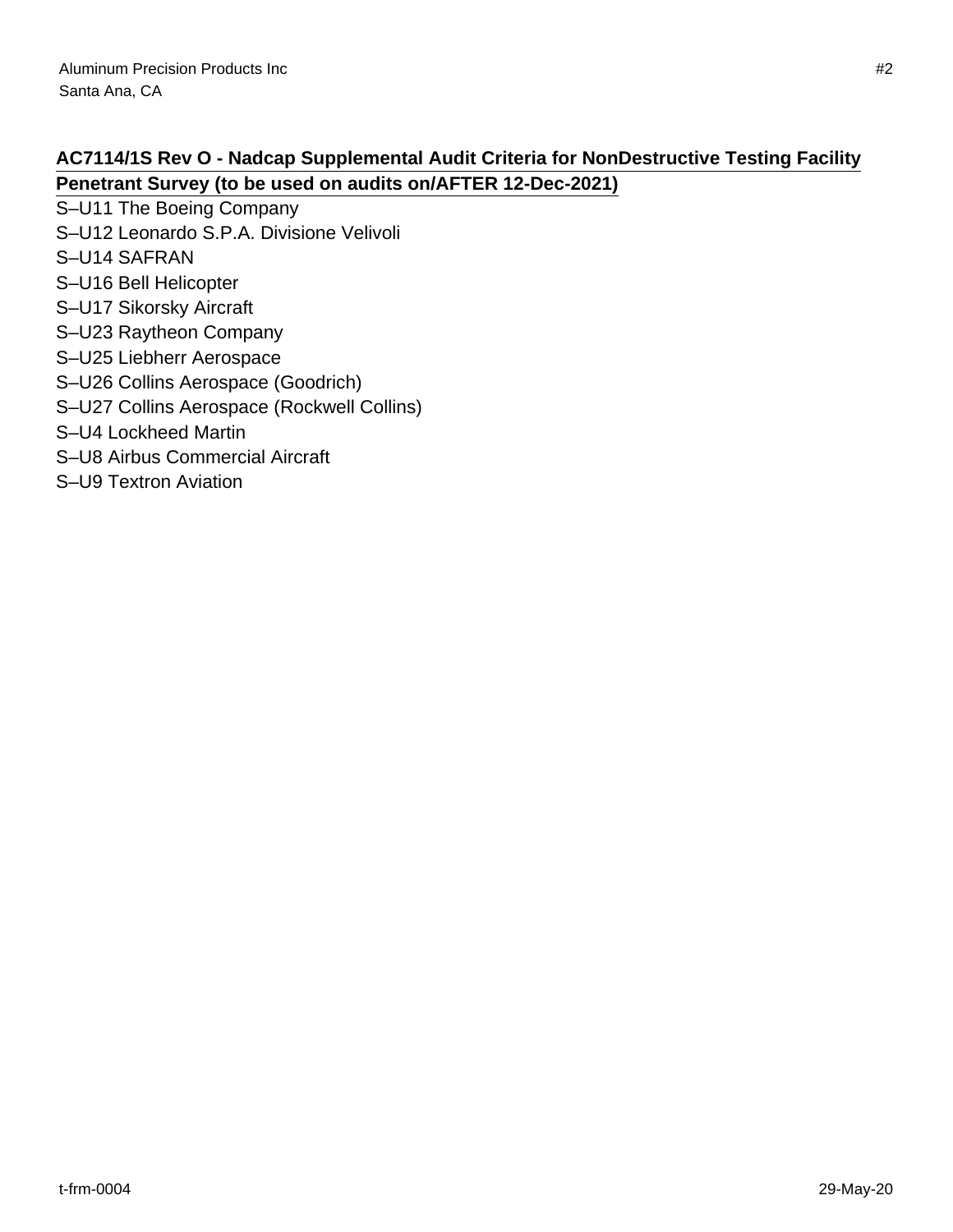

This certificate is granted and awarded by the authority of the Nadcap Management Council to:

# Aluminum Precision Products Inc

528 E. Alton St Santa Ana, CA 92707United States

This certificate demonstrates conformance and recognition of accreditation for specific services, as listed in www.eAuditNet.com on the Qualified Manufacturers List (QML), to the revision in effect at thetime of the audit for:

# NonDestructive Testing

Certificate Number: 7731214413Expiration Date: 31 May 2023Accreditation Length: 18 Months

Merit

Merit

**Jay Solomond** Executive Vice President & Chief Operating Officer Merit

Merit

Performance Review Institute (PRI) | 161 Thorn Hill Road | Warrendale, PA 15086-7527